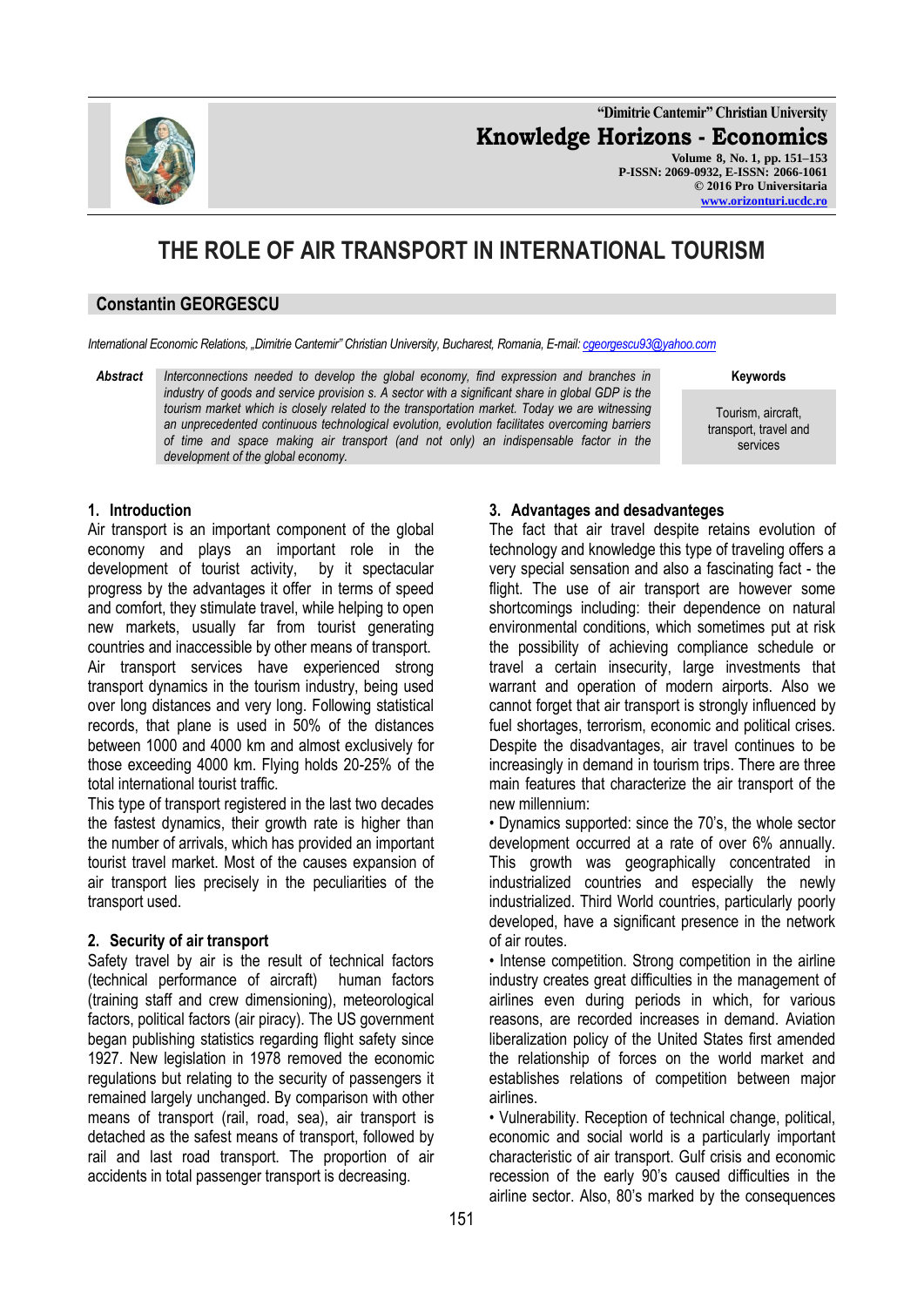of oil shocks were background of airline bankruptcies, including some in North America, such as Pam Am and Eastern.

### **4. Passengers categories**

In terms of mobile travel airline passengers fall into three distinct categories that require special treatment, in terms of airline, for developing its trade policy.

Category audiences who prefer air travel, regardless of cost. These are passengers 'absolute' of air traffic, and start holding high incomes in the choice of means of transport and the type of aircraft to criterion "time" and "comfort". For public personalities, businessmen, artists etc., the fare is measured in working time not money. Another category of public is forced to travel by air as the only means of transport that can take a trip (e.g. physically handicapped).

The third category is the public not obliged to travel by air and opting for this mode of travel, comparing them with the advantages and disadvantages of road, rail, river and sea.

Another classification can be made based on the motivation of passengers traveling with two types: those who have to travel and those who want to travel.

Passengers that must travel are mostly those who travel for business and require levels of comfort and service and passengers traveling to attend various political, cultural, sports. The price for such a trip has a high level that allows a class trip to superior service and great flexibility and adaptation to the needs of passenger length of stay. This category is relatively small passenger and passenger revenue generating large. Passengers who want to travel are those who travel for personal, mostly tourists. They make up the largest category, but in terms of airline passenger brings, lower incomes. The price paid for these passengers is lower than the one paid by the first category. Thus, air transport is profitable only in large numbers of passengers.

In terms of services necessities such passengers are smaller than those of first class passengers. Their interest is fundamental to get from point A to point B in comfort and respect the flight schedule.

### **5. Profit and costs**

Airline industry last year generated a global average yield per passenger transported two dollars, the equivalent of a coffee and could record doubled earnings in 2015, reaching four dollars that could cover the cost of a sandwich.

This industry generates huge revenues, but is also very expensive, and profitability is little difference between these two indicators. It is very easy to go from a small profit to a high loss.

Among the factors that contribute to increased profitability in the next year include lower fuel prices, efficiency and better cost management, and some restructuring and consolidation in certain markets.

The past shows us that aviation is not subject thrives when government interference. Profits in this sector are very low, being a lucrative source of taxes and dues. Full-service traditional transporters in Eastern Europe faces significant challenges from new competitors and will need to adapt their business models to survive. They will not accomplish this care if they are off by those they hold. According to data from the IATA, this year more than three billion passengers will use air transport fleet totaling over 23,000 global planes.

In Romania, aviation provides 78,000 jobs and contributes 1 billion in GDP, compared to Hungary, where 48,000 jobs and 1.1 billion in GDP. Data for Bulgaria and Poland indicates 141,000 or 84,000 jobs sites, with a contribution to GDP of 1.75 billion euros in the first countries and 2 billion euros in the second.

Communications Representatives IATA shows that the most pressing issue related to infrastructure in Europe is "Single European Sky" and the lack of political will, to unify European airspace costs the continent five billion each year. Association IATA represents 240 airlines, covering 84% of global air traffic. These companies compete for providing optimal travel conditions as priced as low, but the distance criterion can induce the emergence of additional needs and therefore different advantages consumer demand, increasing ticket prices along with customer requirements. It identifies two segments - business or leisure - which are divided into sub-segments: travel long, medium or short distinct.

Another criterion for segmentation refers to the legal status of consumers:

• Institutions (travel agents, operators or organizations other) - the main benefits expected from such customers are availability and lower prices. This segmentation corresponds to the two products offered by airlines: charter and scheduled flights.

• Individual customers. Segment passengers flying frequently can be considered as an important and increasing segment of "business". Products like "frequent flyer" offering discounts or other benefits tariff rates which crosses a minimum distance passengers per year, are present in the air transport market since the early 80's. A new and rapidly growing segment of the passengers of "leisure" is the tourists who want to have complete freedom in choosing and creating their journey; product name marketed by KLM, British Airways etc. is "individualized design all - inclusive package tours". And finally, a new possibility of exploitation is the emergence of passengers gamble in flight "passengers inflight gambling".